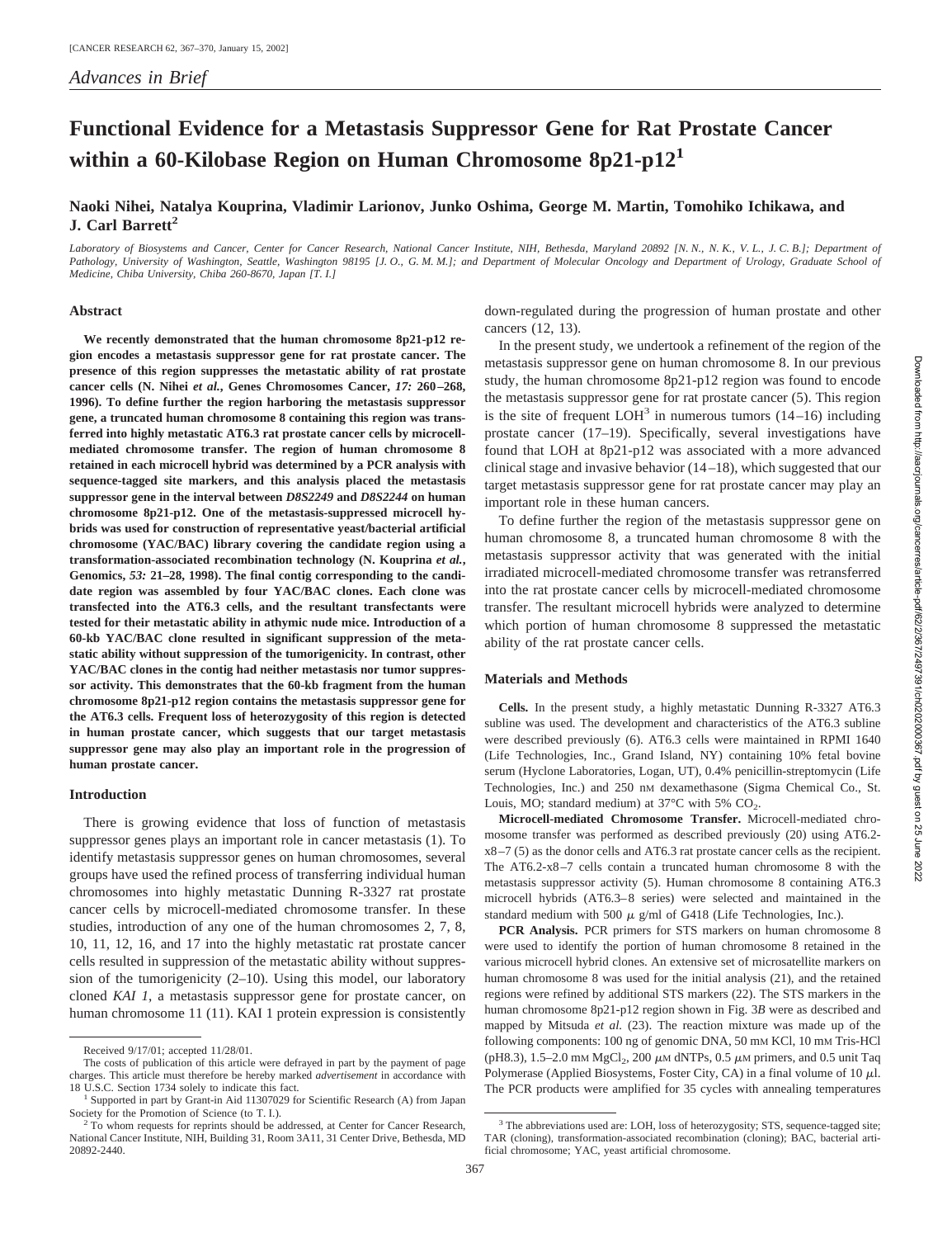|                          |  | Table 1 In vivo characteristics of AT6.3 and AT6.3-8 microcell hybrid clones and of |  |  |  |  |  |  |  |
|--------------------------|--|-------------------------------------------------------------------------------------|--|--|--|--|--|--|--|
| <b>BAC</b> transfectants |  |                                                                                     |  |  |  |  |  |  |  |

|                |                    | Tumor volume <sup><math>a</math></sup> | No. of lung            |
|----------------|--------------------|----------------------------------------|------------------------|
| Cell line      | Tumorigenicity     | $\rm (cm^3)$                           | metastases/animal $^b$ |
| 6.3 (parental) | $9/9$ <sup>c</sup> | $3.2 \pm 0.3^d$                        | $296 \pm 17$           |
| AT6.3-8-15     | 5/5                | $3.5 \pm 1.1$                          | $286 \pm 21$           |
| AT6.3-8-25     | 5/5                | $5.3 \pm 0.5$                          | $294 \pm 15$           |
| AT6.3-8-26     | 5/5                | $4.0 \pm 0.4$                          | $238 \pm 36$           |
| AT6.3-8-22     | 5/5                | $5.4 \pm 0.1$                          | $62 \pm 26^e$          |
| AT6.3-8-28     | 5/5                | $5.4 \pm 0.3$                          | $68 \pm 25^e$          |
| AT6.3-8-33     | 8/8                | $3.3 \pm 0.3$                          | $55 \pm 15^e$          |
| AT6.3-1141-1   | 5/5                | $3.9 \pm 0.1$                          | $223 \pm 9$            |
| AT6.3-1141-4   | 5/5                | $4.4 \pm 0.5$                          | $256 \pm 17$           |
| AT6.3-920-5    | 5/5                | $3.7 \pm 1.8$                          | $279 \pm 24$           |
| AT6.3-920-6    | 5/5                | $3.4 \pm 0.7$                          | $283 \pm 47$           |
| AT6.3-920-8    | 5/5                | $6.9 \pm 0.3$                          | $232 \pm 52$           |
| AT6.3-511-2    | 5/5                | $7.1 \pm 2.2$                          | $252 \pm 38$           |
| AT6.3-511-6    | 5/5                | $4.4 \pm 0.5$                          | $223 \pm 42$           |
| AT6.3-127-5    | 5/5                | $5.5 \pm 0.7$                          | $25 \pm 16^e$          |
| AT6.3-127-6    | 6/6                | $4.0 \pm 0.3$                          | $38 \pm 11^{e}$        |
| AT6.3-127-9    | 8/8                | $4.7 \pm 0.9$                          | $33 \pm 10^e$          |

 $a$  cm<sup>3</sup> 5 weeks after injections. *b* Number of lung metastases/animal 5 weeks after the injections.

<sup>*c*</sup> Number of tumor-bearing animals/number of animals used in the assay.<br> $\frac{d}{dx}$  Mean  $\pm$  SE.

 $\epsilon$  *P* < 0.05 *versus* AT6.3 (parental).

| <b>STS</b><br>marker<br>8 <sub>pter</sub> | cМ             | AT6.2-x8-7<br>donor clone |                 |
|-------------------------------------------|----------------|---------------------------|-----------------|
| D8S504                                    | 0              |                           |                 |
| D8S262                                    | 4.9            | -                         |                 |
| D8S561                                    | 8.4            |                           |                 |
| D8S1706                                   | 10.5           | L                         |                 |
| D8S542                                    | 14.9           | í.                        |                 |
| D8S520                                    | 19.3           | ÷                         |                 |
| D8S552                                    | 25.8           | L,                        |                 |
| D8S511                                    | 29.5           |                           |                 |
| D8S261                                    | 35.8           |                           |                 |
| D8S258                                    | 40.3           |                           |                 |
| D8S298                                    | 42.7           | ä,                        |                 |
| D8S1752                                   | 44.9           |                           |                 |
| D8S1739                                   | 46.9           | $\ddot{}$                 |                 |
| D8S1771                                   | 49.6           | $\ddot{}$                 |                 |
| D8S1839                                   | 52.9           | $\ddotmark$               |                 |
| <b>D8S1809</b>                            | 54.2           | +                         |                 |
| D8S1810                                   | 59.4           |                           |                 |
| D8S1700                                   | 60.6           |                           |                 |
| D8S1821                                   | 62.3           |                           |                 |
| cen                                       |                |                           |                 |
| D8S538                                    | 66.9           |                           |                 |
| D8S509                                    | 69.2           | -                         |                 |
| D8S507                                    | 75             | ä,                        | <b>Retained</b> |
| D8S260                                    | 78.8           |                           | regions         |
| D8S553                                    | 81.5           |                           | in              |
| D8S1785                                   | 82             |                           | the donor       |
| D8S543                                    | 86.7           | -                         | clone           |
| D8S279                                    | 90.2           |                           |                 |
| D8S501                                    | 94.3           |                           |                 |
| D8S275                                    | 97.2           | ÷                         |                 |
| D8S271                                    | 101            |                           |                 |
| D8S270                                    | 102.1          |                           |                 |
| D8S506                                    | 108.8          |                           |                 |
| D8S521                                    | 114.8          | L,                        |                 |
| D8S556                                    | 116.8          |                           |                 |
| D8S555                                    | 122.6          | $\ddot{}$                 |                 |
| D8S514                                    | 128.9          | -                         |                 |
| D8S1799                                   | 132.4          | -                         |                 |
| D8S266                                    | 135.1          |                           |                 |
| D8S263                                    | 140.6          |                           |                 |
| D8S284                                    | 142.7          | ÷                         |                 |
| D8S558                                    | 144.8          |                           |                 |
| D8S256<br>D8S537                          | 147.6<br>149.8 | -                         |                 |
| D8S274                                    | 153            | Ĭ.                        |                 |
| D8S1741                                   | 161.5          |                           |                 |
| D8S129                                    | 165            |                           |                 |
| 8qter                                     |                |                           |                 |
|                                           |                |                           |                 |

Fig. 1. The regions of human chromosome 8 retained in the AT6.2-x8–7 donor clone. +, marker retained; -, marker lost. The genetic distances of the STS markers (cM) are indicated

|                 |           |           | $AT6.3 - 8$ clones |           |           |            |           |  |
|-----------------|-----------|-----------|--------------------|-----------|-----------|------------|-----------|--|
|                 |           |           | Unsuppressed       |           |           | Suppressed |           |  |
|                 | Donor     |           |                    |           |           |            |           |  |
| cen             |           | 15        | 25                 | 26        | 28        | 33         | 22        |  |
| CHLC.GATA68H01  |           |           |                    |           |           |            |           |  |
| AFMA082TG9      |           |           |                    |           |           |            |           |  |
| AFMB331YA9      | $\ddot{}$ | $\div$    | $\div$             | $\ddot{}$ | $\ddot{}$ | $\ddot{}$  |           |  |
| D8S539          | $+$       | $\ddot{}$ | +                  | 4         | $+$       | $\ddot{}$  | $+$       |  |
| CHLC.GATA12F02  | $+$       | $\ddot{}$ | $\ddot{}$          | $+$       | $\div$    | $\ddot{}$  | $\ddot{}$ |  |
| CHLC.GATA101F01 | $\div$    | $\ddot{}$ | $\ddot{}$          | $+$       | $\ddot{}$ | $\ddot{}$  | $\ddot{}$ |  |
| CHLC.GATA51F09  | $\div$    | $\ddot{}$ | $\ddot{}$          | $+$       | $+$       | $+$        | $\ddot{}$ |  |
| D8S555          | $\ddot{}$ | $\ddot{}$ | 4                  | $+$       | $\ddot{}$ | $\ddot{}$  | $\ddot{}$ |  |
| CHLC.GATA64A06  |           |           |                    |           |           |            |           |  |
| D8S281          |           |           |                    |           |           |            |           |  |
| 8qter           |           |           |                    |           |           |            |           |  |

Fig. 2. The region of human chromosome arm 8q retained in AT6.3–8 microcell hybrids. +, marker retained; -, marker lost.

ranging from 55°C to 65°C by GeneAmp 9700 (Applied Biosystems), fractionated on 3% agarose gels, and visualized by ethidium bromide staining.

**Spontaneous Metastasis Assay.** To evaluate the metastatic ability,  $5 \times 10^5$  cells were injected s.c. into the flank of 5-week-old male athymic nude mice. Tumor-bearing animals were sacrificed and scored for macroscopic lung metastases 5 weeks after the injections. Tumor volume at this end point was used as an index of tumorigenicity and was determined as described previously (24).

**TAR Cloning, Characterization of YAC/BAC Clones, and Transfection.** A human DNA was selectively cloned from one of the metastasis suppressed hybrids by TAR cloning using a vector containing *Alu* repeats as target sequences (25). A mixture of DNA prepared from the AT6.3–8-33 clone and linearized TAR circularizing vector pNKBAC39-Neo was presented to yeast spheroplasts, and transformants were selected on synthetic complete plates lacking histidine (25). The resultant YAC/BAC clones were transferred to *Escherichia coli* by electroporation. To construct a YAC/BAC contig covering the region between *D8S2249* and *D8S2244*, a PCR-based library screening was performed using the STS markers in this interval (*D8S2249*, *D8S2248*, *D8S1445*, *D8S2262*, *D8S2247*, *D8S2246*, *D8S2245*, *D8S339*, and *D8S2244*). *Alu* profile characterization was used to confirm the overlap of BAC 1141 and BAC 127 as described previously (25). The profiles were produced by hybridization of an *Alu* probe with *Taq*I-digested BAC DNA samples. The size of YAC/BAC clones was determined by transverse alternating field electrophoresis after a low-dose irradiation (25). Each YAC/BAC clone was transfected into the AT6.3 cells using Lipofectoamine Reagent (Life Technologies, Inc.). The resultant transfectants were selected and maintained in the standard medium with 500  $\mu$ g/ml G418 (Life Technologies, Inc.). The transfectants were tested for their metastatic ability in the spontaneous metastasis assay.

## **Results and Discussion**

Microcell-mediated chromosome transfer was used to introduce a truncated human chromosome 8 with the metastasis suppressor activity into highly metastatic AT6.3 rat prostate cancer cells. AT6.2-x8–7 cells were used as the donor cells (5). Thirty-six AT6.3–8 clones were isolated. A cytogenetic analysis demonstrated that 6 of 36 clones conserved all of the rat chromosomes from the parental AT6.3 cells (data not shown). This conservation of rat chromosomes could minimize possible genetic changes within the rat genome that might influence the metastatic ability of the AT6.3 recipient cells. These six AT6.3–8 clones (AT6.3–8-15, -22, -25, -26, -28, and -33) were used for more detailed analyses.

To analyze the metastatic ability of the AT6.3–8 clones, the parental AT6.3 and the six microcell hybrid cells were injected s.c. into the nude mice. There were no significant differences in tumorigenicity between the parental AT6.3 and all of the six clones (Table 1).

368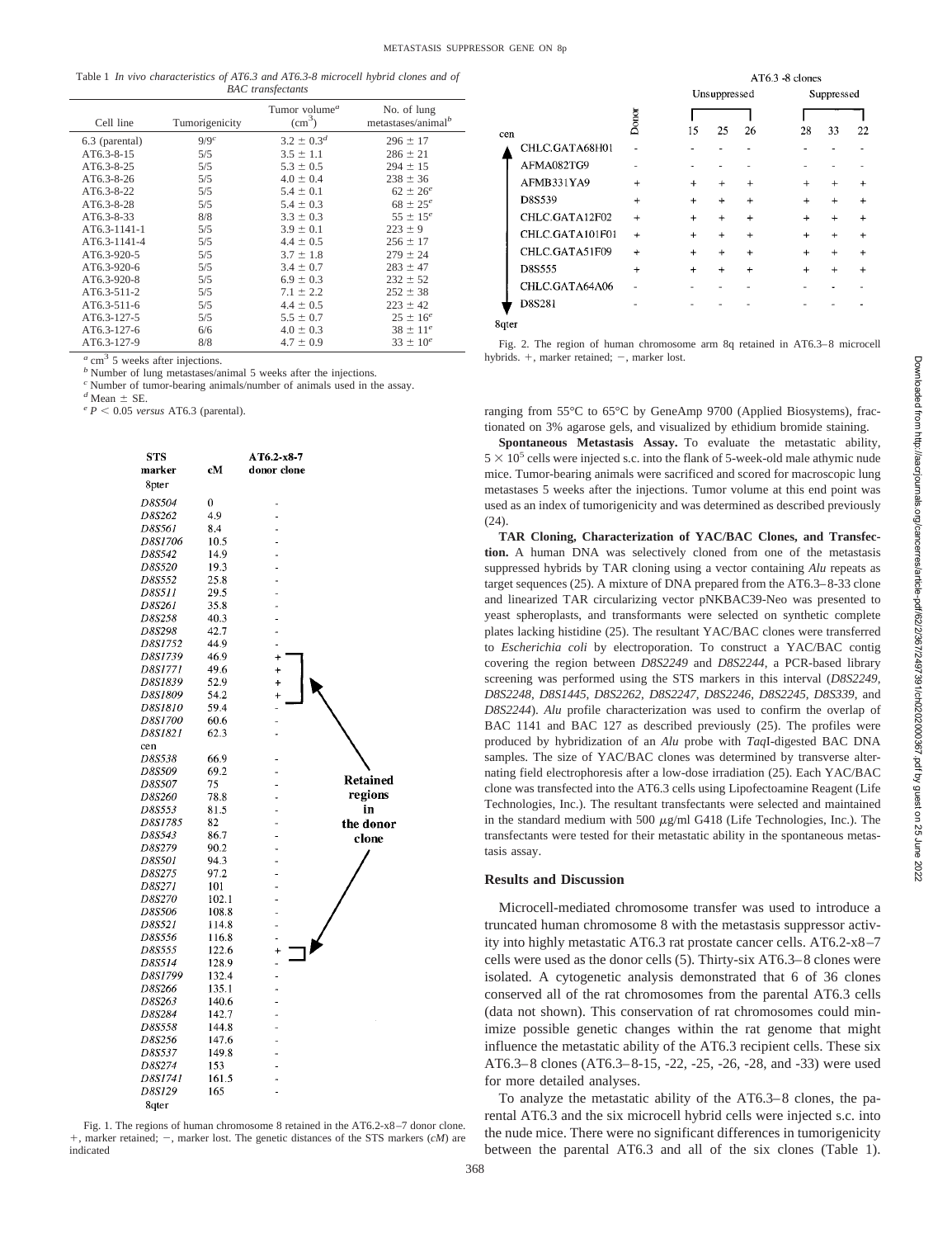#### METASTASIS SUPPRESSOR GENE ON 8p



Fig. 3. Mapping of the human chromosome 8p21-p12 region. *A,* additional STS markers were used to refine the portion of human chromosome arm 8p retained in AT6.3–8 microcell hybrids. +, marker retained; -, marker lost. *B*, detailed PCR analysis with more densely spaced STS markers in the human chromosome 8p21-p12 region and BAC contig covering the candidate region for the metastasis suppressor gene. +, marker retained; -, marker lost. *C*, PCR products of BAC transfectants (*D8S2249, D8S2248*, and *D8S2246*).

AT6.3–8-22, -28, and -33 clones showed significant suppression of the metastatic ability, whereas AT6.3–8-15, -25, and -26 clones produced a high number of lung metastases in all of the inoculated animals (Table 1).

The portions of human chromosome 8 retained in the AT6.3–8 clones were determined by a PCR analysis with STS markers on human chromosome 8. The donor AT6.2-x8–7 clone contained a truncated human chromosome 8, consisting of two distinct regions derived from human chromosome arm 8p and 8q (Fig. 1). Additional STS markers were used to refine these two regions (Fig. 2 and 3*A*). The six AT6.3–8 clones retained all of the markers on the human chromosome arm 8q (Fig. 2). The metastasis-suppressed AT6.3–8-33 clone conserved all of the markers on human chromosome arm 8p (Fig. 3*A*). In contrast, other clones lacked several markers in this region. Specifically, AT6.3–8-22 contained the smallest derivative among the metastasis-suppressed clones. We used more densely spaced STS markers in the human chromosome 8p21-p12 region to refine further the region retained in AT6.3–8-22 (Fig. 3*B*). The metastasis-suppressed clones retained the region between *D8S2249* and *D8S2244*, whereas all of the metastasis-unsuppressed clones lacked this region. These results suggest that the metastasis suppressor gene is located within the interval between *D8S2249* and *D8S2244* on human chromosome 8p21-p12 (Fig. 3*B*).

To construct a YAC/BAC contig covering this candidate region, a YAC/BAC library was constructed by TAR cloning. Human DNA fragments were selectively isolated as YAC/BAC clones with the neomycin resistance gene directly from the metastasis-suppressed AT6.3–8-33 clone using this method. The final contig was assembled by typing the YAC/BAC clones for all of the STS markers in this region, and the candidate region was covered by four YAC/BAC clones (Fig. 3*B*). The overlap of BAC 1141 and BAC 127 was confirmed by *Alu* profile characterization, which is based on hybridization of an *Alu* probe with *Taq*I-digested BAC DNA samples (data not shown). Each BAC clone was transfected into the AT6.3 cells, and